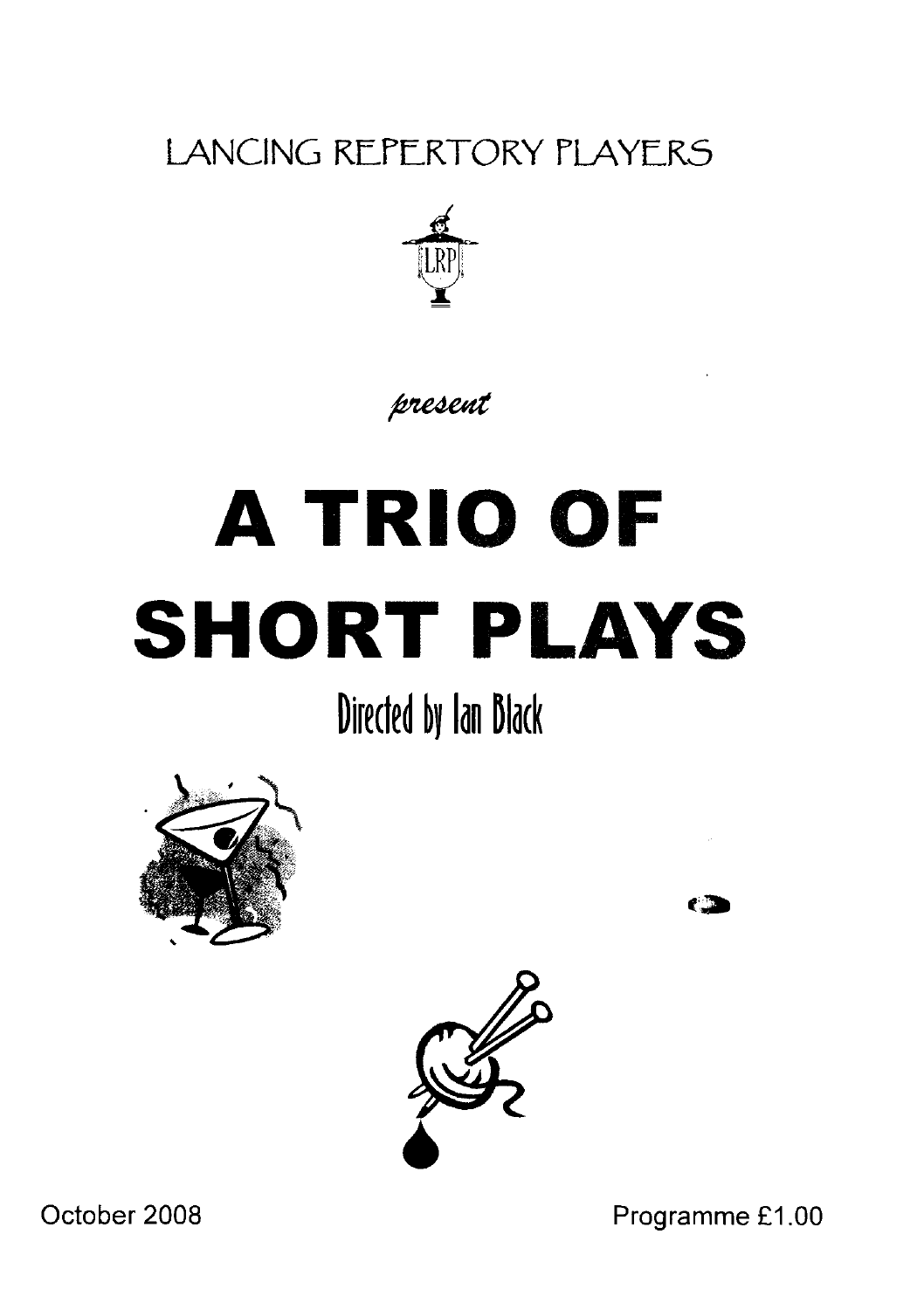#### Director's Message

It has been an interesting experience directing three short plays for this production. The individual plays have their own characteristics and feel. completely different to that of the 3 Act structure of a single full length play. It has also been a unique experience for me to direct a one act play of my own as part of this trio.

Sadly Diana Raffle, writer of 'The Canary cage' died in 2007 after a battle against breast cancer; and I would like to dedicate our production of her play to her memory. On a lighter note, I have recently spoken to Geoff Graves, writer of 'TRACKS', who is delighted we are performing his play and wishes us well. However, as her lives near Manchester it is unlikely he will be able to attend any of the performances, as he would have liked to have done.

I would like to take this opportunity to thank the cast and crew for all their hard work during the rehearsals and development of this production. Without the untiring efforts of such people, we would not be able to bring any performances to the stage.

I hope you enjoy your evening and look forward to seeing you again in January for our Pantomime Aladdin

*Lan Black* 

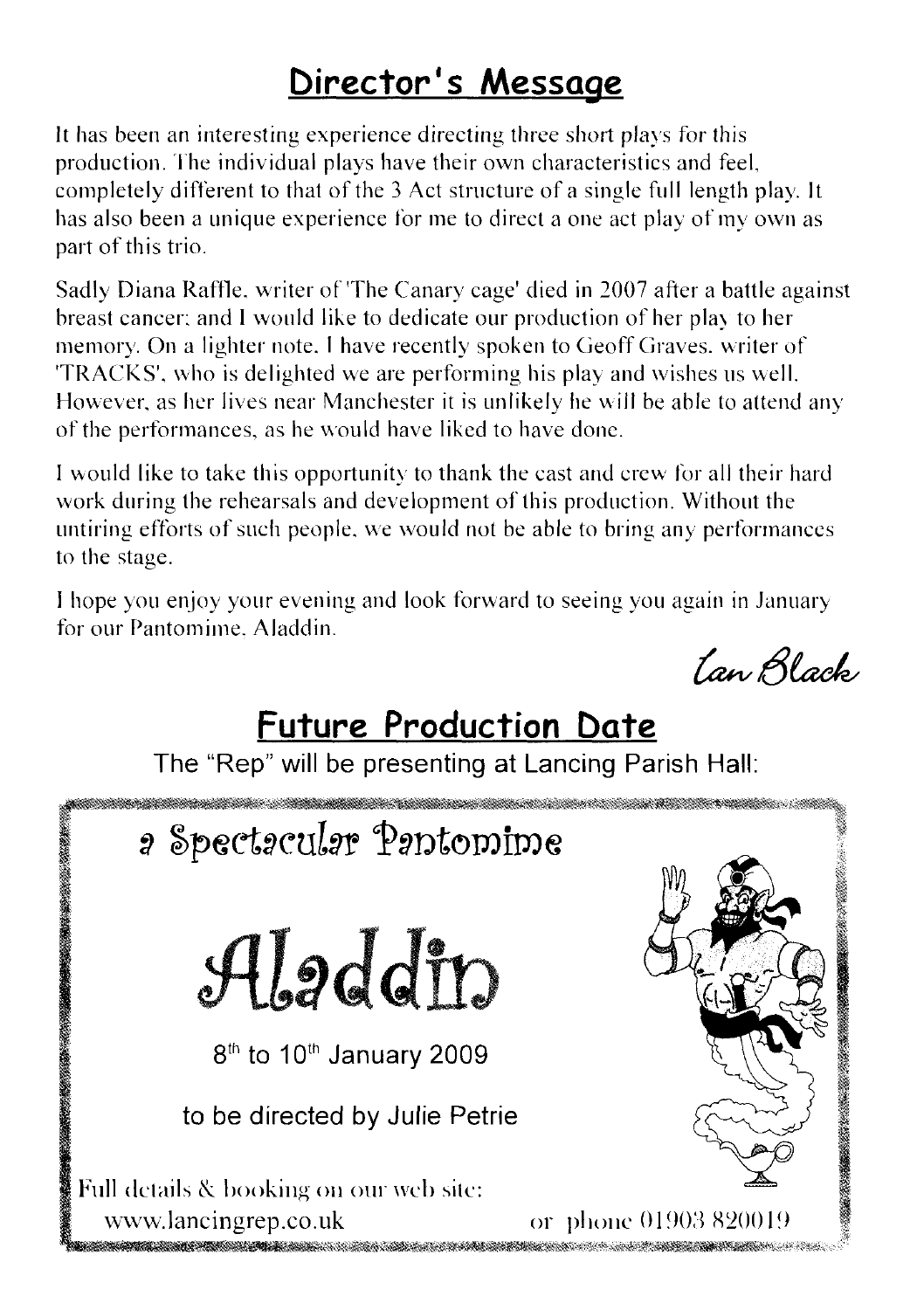## The First Play

## T.R.A.C.K.S

a Thriller by Geoff Graves (by arrangement with New Theatre publications)

The Play:

The HQ of T.R.A.C.K.S. (The Rochdale Association



of Creative Knitting Societies), is a cover for a school for assassins, known internally as The Regional Assassination, Corruption and Knocking-off School, set up through secret funding by a secret department of a secret government. The operation runs smoothly until a genuine knitter visits the office........

#### The Cast:

| Felicity Champion - Chief Assassination tutor | <b>Wendy Dowse</b>    |
|-----------------------------------------------|-----------------------|
| <b>Annabelle Jones - Trained killer</b>       | <b>Tracy Bowdery</b>  |
| Gillian Foster - Genuine knitter              | <b>Patricia Lewis</b> |
| Lucy Foster - Gillian's sister                | <b>Sue Duncan</b>     |
| <b>John</b> – Ex military, looking for "work" | <b>Brendan Moore</b>  |

The Location: The TRACKS office in Rochdale, Lancashire

#### The Scenes:

- Scene 1 ---- A Monday in late Spring, present day.
- Scene 2 ---- Half-an-hour later
- Scene 3 ---- Half-an-hour later.
- Scene 4 ---- An hour later.

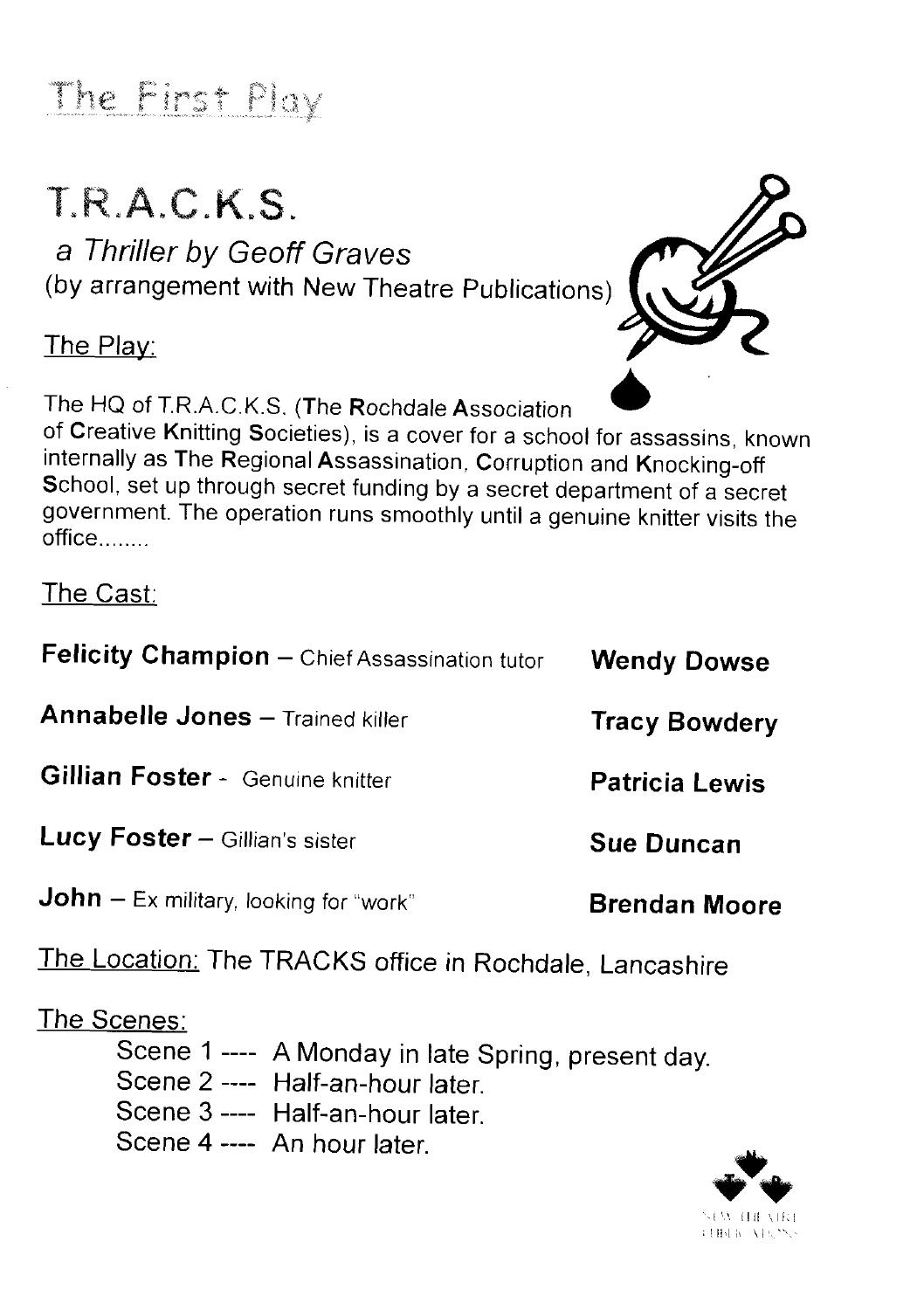## The Second Play

# **The Retirement Party**

a 'Black' comedy written by Ian Black

#### The Play:

John and Wendy are a couple who have grown to live



The Cast:

**John Rodden** - the husband

Wendy Rodden - John's wife

**Julie Hoffmier** - their married daughter

**Philip Norton** 

**Sue Duncan** 

**Emma Prendergast** 

The Location: The play is set in the 1990s in the bedroom of John & Wendy's house somewhere in the south of England.

#### The Scenes:

Scene 1 ---- The eve of John's 65<sup>th</sup> Birthday. Scene 2 ---- A few hours later Scene 3 ---- Early morning. Scene 4 ---- Two weeks later. Scene 5 ---- Many weeks later. Scene 6 ---- Many weeks later.

Refreshments will be available during the First Interval and the Raffe will be drawn during the Second Interval

Please remember to SWIICH OFF your MOBILE PHONES

No photography is a Towed during the perform ances

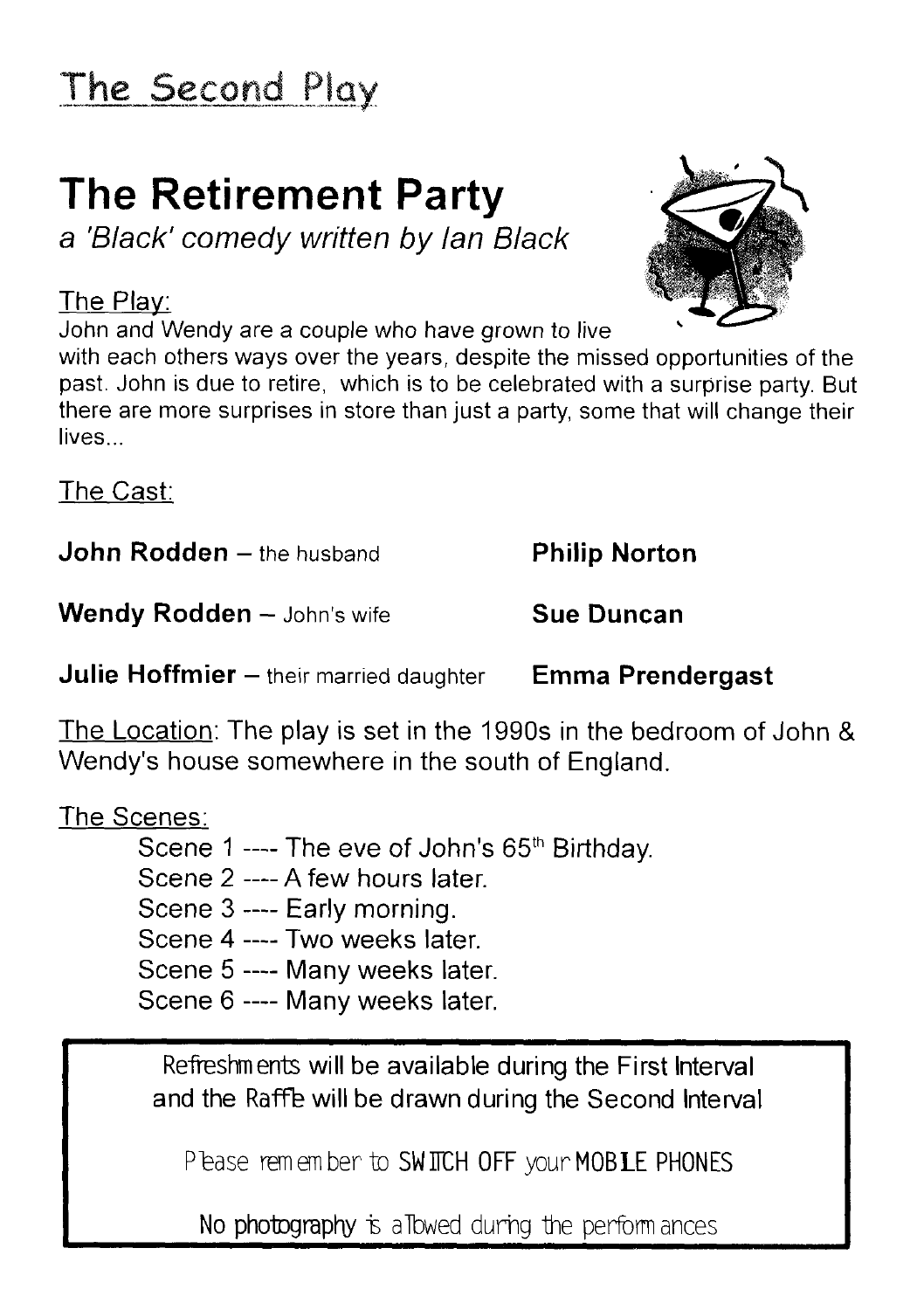## The Third Play

## The Canary Cage

a Drama written by Diana Raffle (by arrangement with New Theatre Publications)

#### The Play:

Three women are locked in a cellar. One of them is psychotic. Two are in danger. Only one survives. This play has the power to send shivers down the spines of the audience and keep them guessing until the end.

The Cast.

Debra Chambers - Mary's niece Emma Prendergast

**Jean Hammond**  $-$  a family friend Wendy Dowse

Mary Perkins - it's her cellar Sue Duncan

Dave Porter- the milkman **Philip Norton** 

The Location: All the play is set in the cellar of Mary Perkins' house.



Sancing Repertory Players WANTED!

Actors and Actresses of any Size or Age! Experience is useful but not Essential.

Also anyone interested in working Backstage with Props, Costumes, Scenery, Light & Sound, Prompt and much more!

Please come along to our HQ at Wembley Gardens, Lancing. Tuesdays & Fridays 7.30 - 9.30pm or ring Rosalind Dickinson - 01903 521221